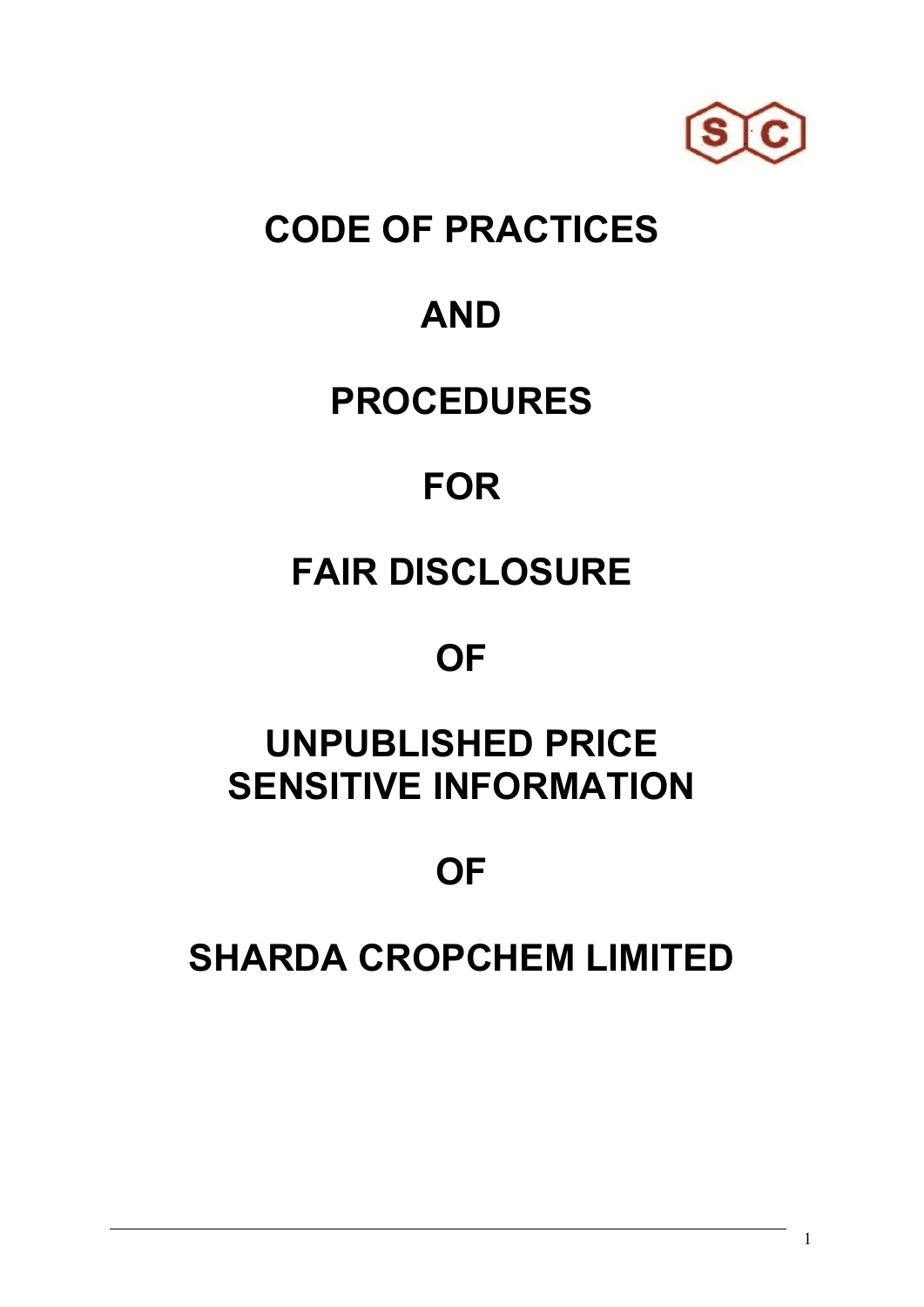

#### **CODE OF PRACTICES AND PROCEDURES FOR FAIR DISCLOSURE OF UNPUBLISHED PRICE SENSITIVE INFORMATION**

#### **Introduction & Scope:**

Pursuant to Regulation 8 of the SEBI (Prohibition of Insider Trading) Regulations, 2015 ("Regulations"), as amended from time to time, the Company is required to formulate a code of Practices and Procedures for Fair Disclosure of Unpublished Price Sensitive Information ("Fair Disclosure Code").

This Code ensures timely and adequate disclosure of UPSI which would impact the price of its securities and to maintain uniformity, transparency and fairness in dealing with all its stakeholders.

The Company believes in adopting, practising and upholding the highest standards of professionalism, honesty, integrity and ethical behaviour in order to prohibit and prevent insider trading in the Company's securities. Towards this end, the company has formulated a Code of Conduct to be followed by its directors, employees and advisers, consultants and retainers who, in the opinion of the Company, may have access to price sensitive information (hereinafter referred to as "Designated Persons").

#### **Legitimate Purpose:**

For the purpose of complying with SEBI (Prohibition of Insider Trading) Regulations, 2015, the term 'Legitimate Purpose' shall includes sharing of unpublished price sensitive information by an insider with holding Company, subsidiary companies, associates companies, companies in the same group as the Company, partners, collaborators, lenders, customers, suppliers, merchant bankers, legal, business and other professional advisors and consultants, auditors, company secretaries, chartered accountants and cost and management accountants in practice and insolvency professionals, in the ordinary course of business, or for the purpose of:

- Furtherance of the Company's business; or
- Furtherance of the Company's business or corporate objectives; or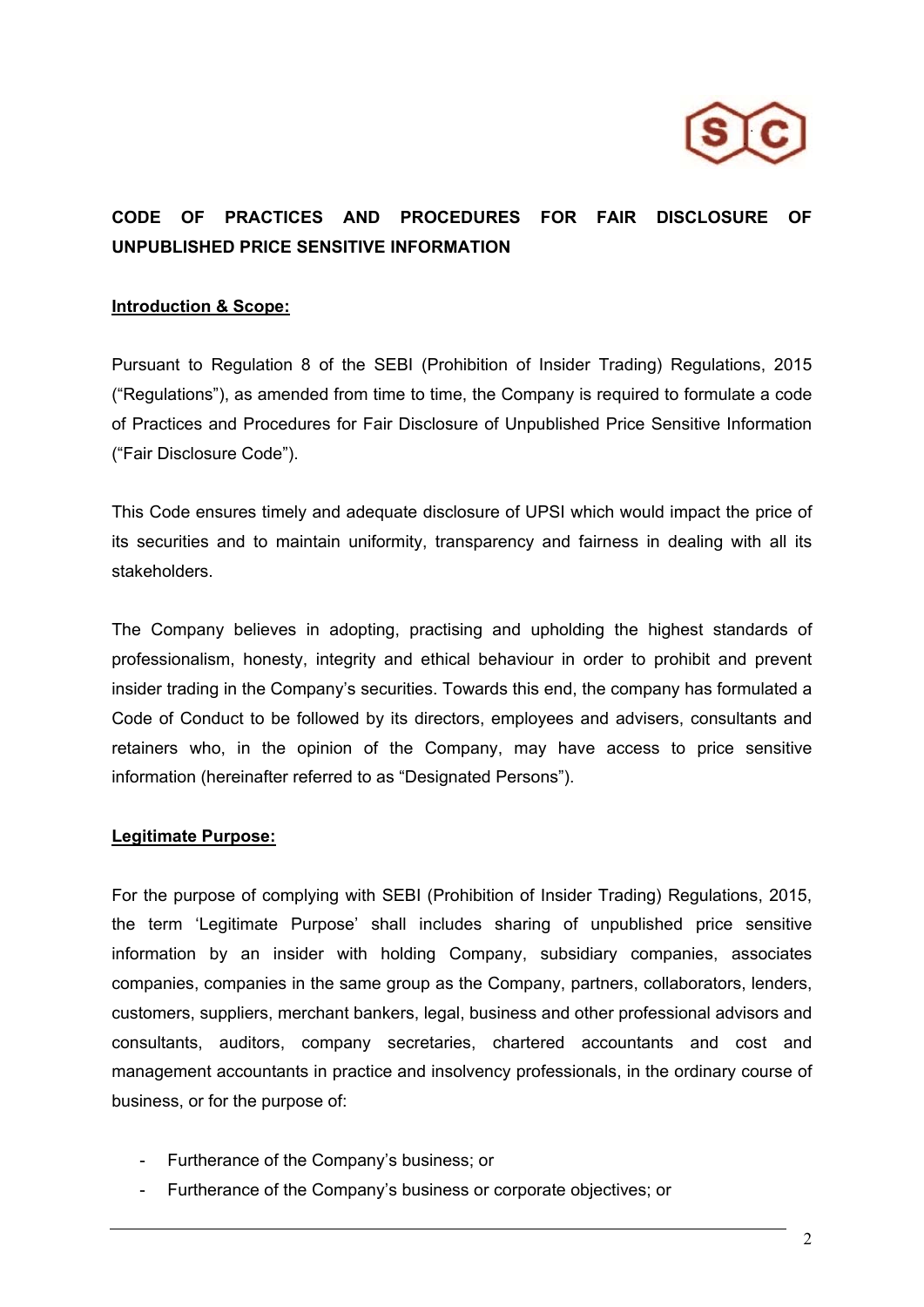

- Compliance with regulatory or other requirements in the country or any other country where the Company or the recipient of information operates

Provided that such sharing is not carried out to evade or circumvent prohibition laid down by the Regulations.

Any person in receipt of unpublished price sensitive information pursuant to a 'legitimate purpose' shall be considered as an 'insider'. Further, a notice shall be served to the recipient of the unpublished price sensitive information informing the recipient to maintain confidentiality of such unpublished price sensitive information.

#### **Principles and Procedures for fair disclosure:**

The Company adopts principles and procedures as under to ensure fair disclosure of unpublished price sensitive information and undertakes to follow the same:

- 1. The company shall make prompt public disclosure of unpublished price sensitive information (hereinafter referred to as 'UPSI'), that would impact price discovery no sooner than credible and concrete information comes into being in order to make such information generally available.
- 2. The Company shall ensure uniform and universal dissemination of UPSI to avoid any selective disclosure of such information.
- 3. The Company designates its 'Company Secretary' as its Chief Investor Relations Officer and entrusts him with the function of dissemination and disclosure of UPSI.
- 4. The Company shall make prompt dissemination of UPSI that gets disclosed selectively, inadvertently or otherwise to make such information generally available.
- 5. Appropriate and fair response to queries on news reports and requests for verification of market rumours by regulatory authorities.
- 6. The Company shall ensure that no UPSI is shared with analysts and researchers on selective basis.